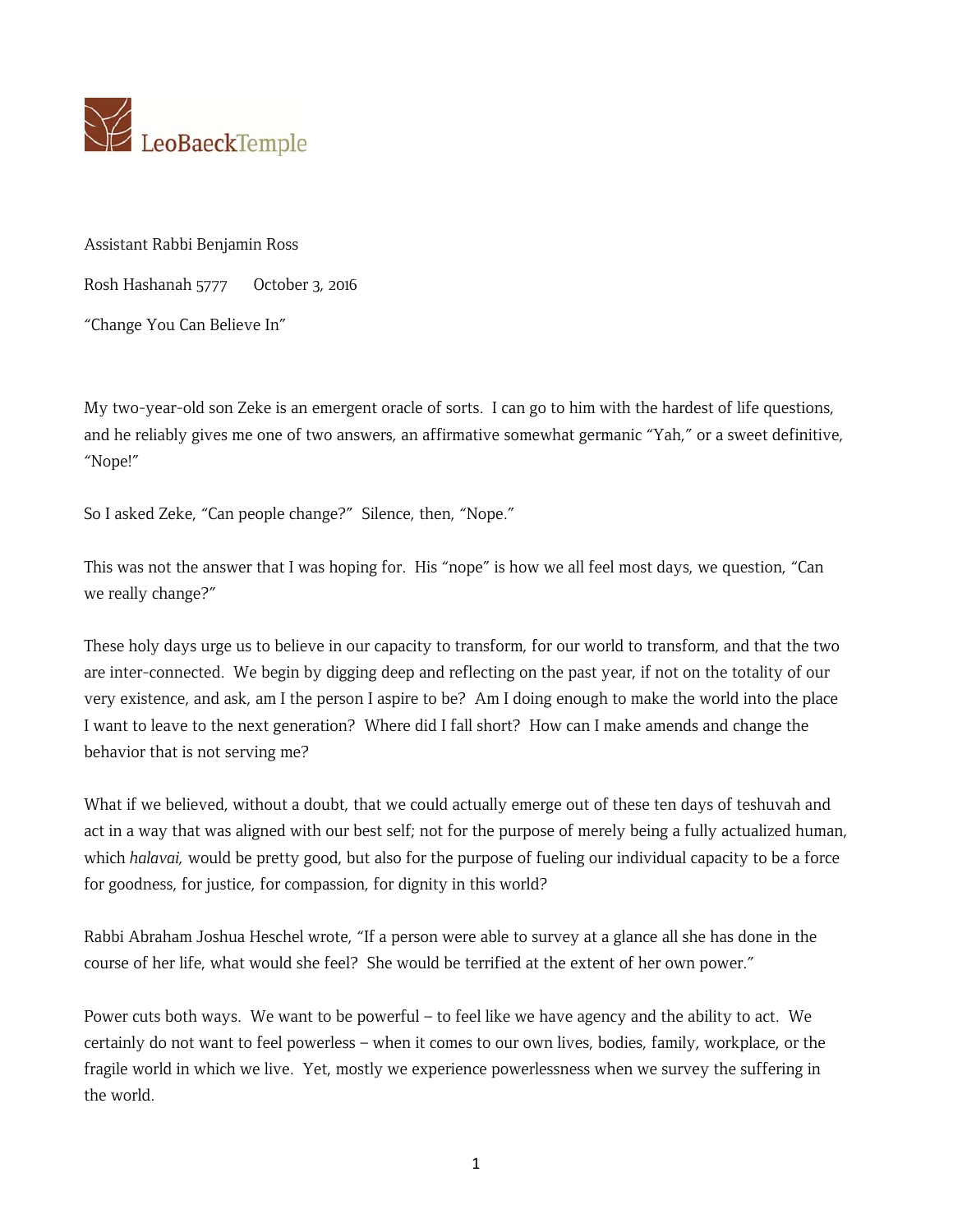We fill our lives, we busy ourselves, so as to not attend to our own brokenness, and the brokenness of the world. This is all subterfuge to avoid the painful bits in our lives, in the world, even as they overwhelm and debilitate us. And then, when our avoidance leaves us littered with the pain we have sought to flee, that pain manifests itself as limitations which conceal our innate goodness, unwholesome actions that emerge from our own suffering, our sense of not having enough, craving to be seen, our aversion to what makes us uncomfortable, and holding tight to misguided impressions.

Our suffering is just the way we are human with these amazing and also challenged brains.

Yet, our greatest power exists in our ability to choose *how* we act; the choices we make or run from making, the votes we cast or don't cast, in how we love or are spiteful in relationships, how we are generous or denying with workmates, how we lovingly rebuke or retreat in fear to those with authority, how we show up or hide in our friendships, and how we own our power and privilege or subvert our power as injustices occur all around us.

We make hundreds of these split second choices every day. And often, we dupe ourselves into thinking they are not choices, and we do not make them.

Today we begin the ten days of *teshuvah*, of turning ourselves and our lives, of taking stock of who we are and who we seek to be, and commit to move closer to our aspirational selves. *Teshuvah* is about owning our actions. Releasing everyone and all the excuses for why something is and just owning our role. In this, there is real liberation. We are meant to be tenacious and loving in our examination. *Teshuvah* is about moving to a place of profound joy and generosity.

When we actually assess our failures, seek forgiveness, from ourselves, from others and God – as well as accept the sincere repentance of others – we are refreshed. It is like a spiritual juice cleanse. Maybe it doesn't feel so good while you are in it – and it is too intense to do all the time – but when you do it you can truly emerge lighter, loosened, and liberated.

For me, one of the hardest parts of *teshuvah* is that it is not always clear how you get there. Who are the teshuvah all-stars? Who are the icons of *teshuvah* that we can all look toward as guides on our own path?

Imagine the Topps *Teshuvah* playing cards:

Deena Goldberg: Sought to make amends with over fourteen friends and colleagues.

Jason Perlmutter: Highest percentage of accepted requests for forgiveness – with 36 in Elul alone.

Delila Khalidi: Actually started being kind to her sister who she deeply resents.

Billy Ratzinger: Stopped trying to change his father and accepted him for who he was, for the second year in a row!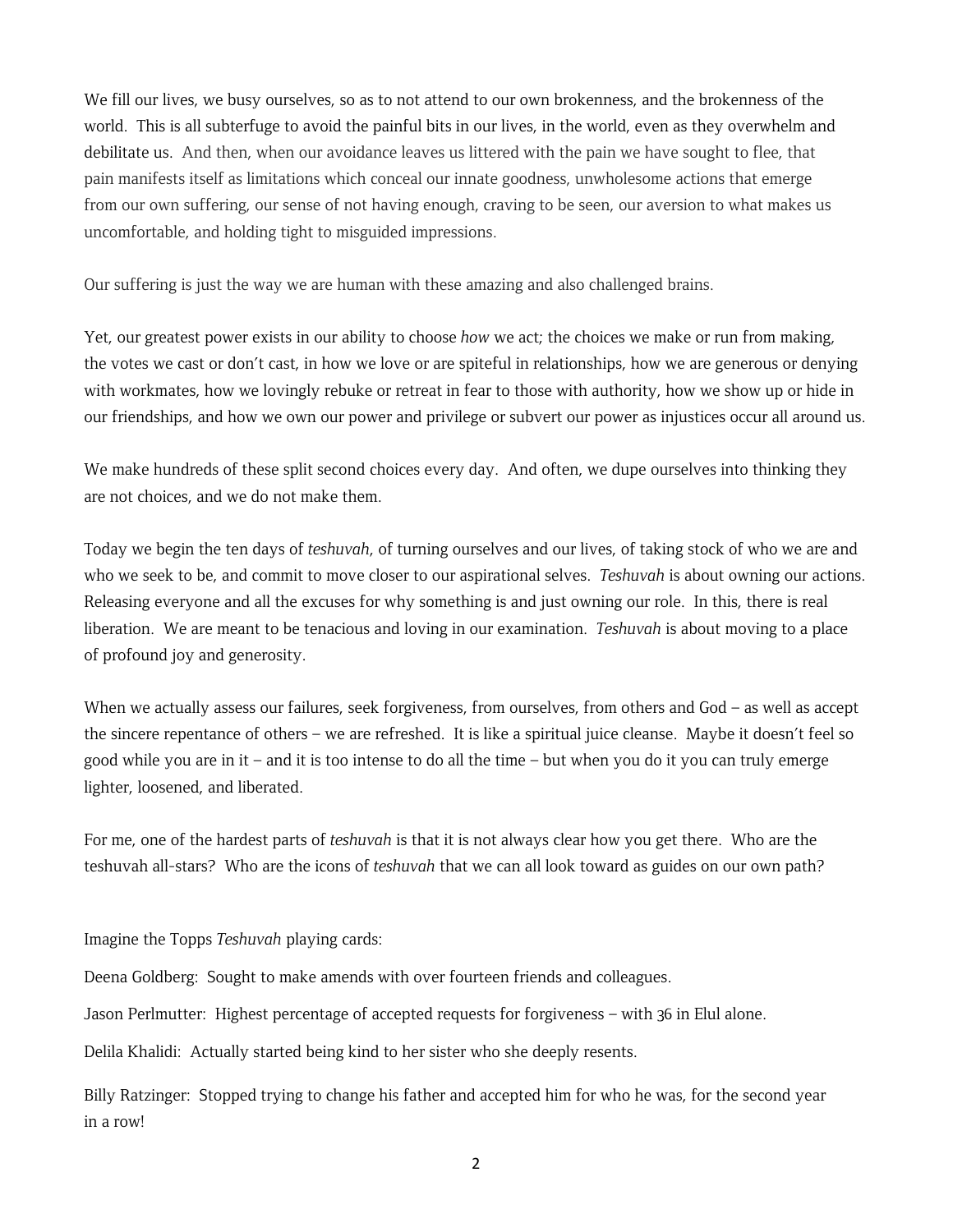This year, what would you like to see on the back of your *teshuvah* playing card?

Lacking Topps *Teshuvah* transformation cards, we tend to elevate those who are on the actual Topps cards… sports heroes, as what they are able to do physically and mentally seems like one of the best representations of self-actualization, at least on the level of physical if not spiritual and moral excellence. Their statistics enable us to discern "bestness" as we can easily compare statistics against others. Few all-stars will ever come close to Wilt Chamberlain and the awesome sauce that seemed to flow through the veins of this basketball great who once scored 100 points in a single game.

Malcolm Gladwell, in reflecting on Chamberlain's success, notes he made 28 of 32 free throws that recordshattering game; a remarkable feat for any pro ball player but particularly for Chamberlain, who shot 50% over the course of his career. On this magical night, what made him shoot 87% from the free throw line, and achieve his best? The magic, on this night, was that he shot underhanded – whereas most ball players shoot with their hands up. For this game, and much of that season, Wilt shot his free throws underhanded.

Free throws were Chamberlain's only weakness as a ball player. He was virtually unstoppable. But from the free throw line he was legitimately horrible – a real liability to his team. But in one season, and on this one night, he was nearly invincible.

Gladwell reflects in amazement, "Then, inexplicably, Wilt Chamberlain stops shooting underhanded. And what happens? He goes back to being a terrible foul shooter."

Gladwell continues: "Let's think about what he did for a moment. Chamberlain had a problem. He tested out a possible solution. The solution worked. And all of a sudden, he's fixed his biggest weakness as a player. This is not a trivial matter."

In our own lives how often do we know what works – we know the solution – we know the path to *teshuvah*, to making amends, to asking for forgiveness – and we stop ourselves. What stops us? What stopped Chamberlain?

Reflecting on when he stopped shooting underhanded, Chamberlain wrote in his 1975 autobiography, "I felt silly, like a sissy, shooting underhanded. I know I was wrong. I know some of the best foul shooters in history shot that way. Even now, the best one in the NBA, Rick Barry, shoots underhanded. I just couldn't do it."

Being seen as a sissy was a threshold for Chamberlain, one he couldn't cross. It was about his ego. About what manhood looked like.

Whereas Rick Barry was all about winning. Barry would have shot the ball while sticking his thumb in his mouth if it meant he would win. For Chamberlain, the motivation to cross that threshold – was not sufficient.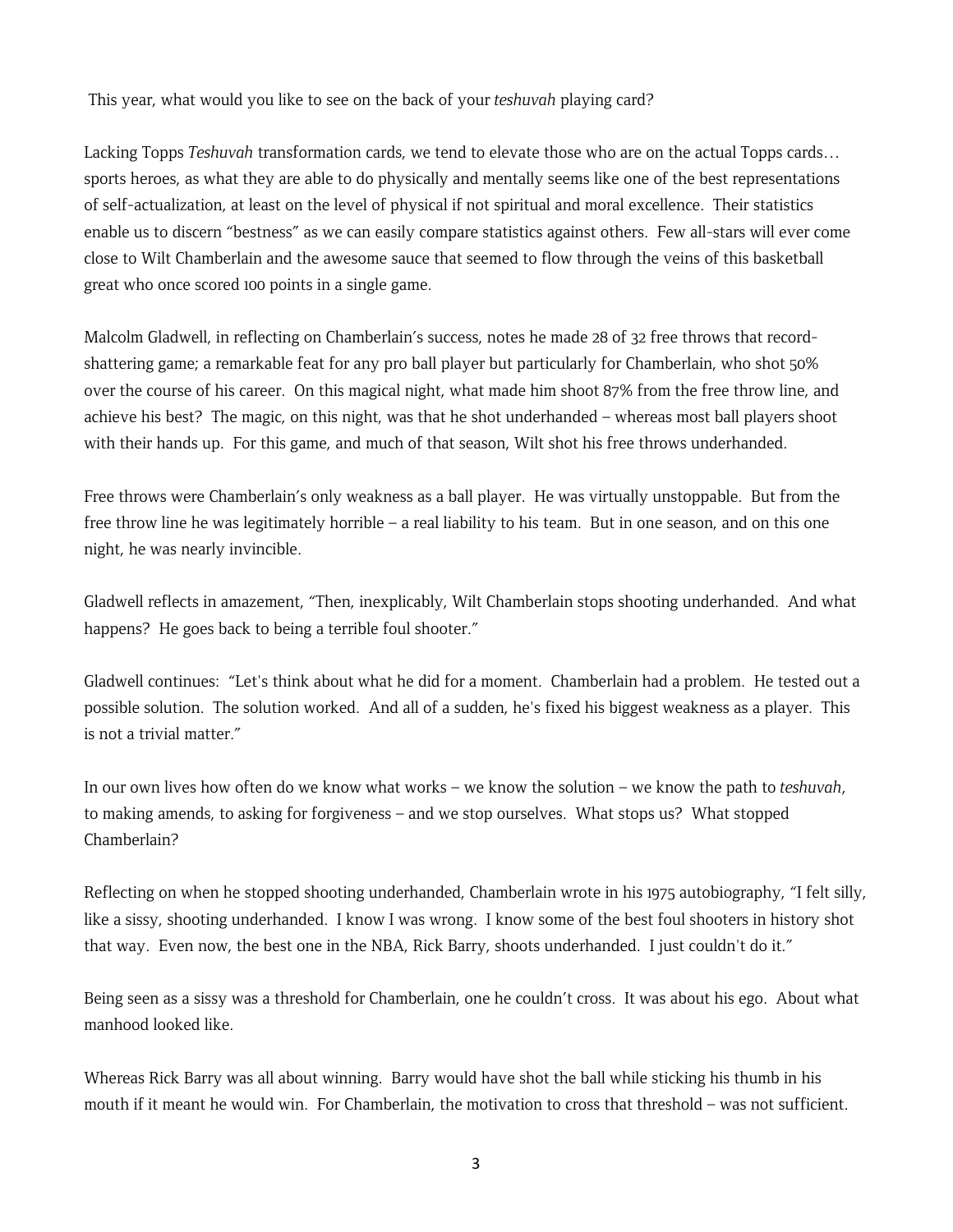We all have our own thresholds. They are not permanent or set. I think of them as the intersection of our fears and our motivations.

Of course, some thresholds are healthy. We don't dash across Sepulveda Boulevard and dodge oncoming traffic to stroll around the Getty gardens. Of course, if my son Reuven, God forbid, raced into ongoing traffic, my motivation would overcome any reasonable threshold and I would rush into the street to save him.

While some thresholds protect us, our tradition's call to seek and provide forgiveness for our failures, necessitates we question the thresholds that inhibit us.

I'm constantly failing to make my way through thresholds in my life. Liz and I recently set aside specific mornings to go to the gym or out for a run while the other prepares the kids for school, at our temple's Leonard I. Beerman Early Childhood Center, which – just to say – is amazing. Ok, back to the sermon.

Sadly, our brilliant calendar innovation worked exactly twice. Then the thresholds overcame my motivation. I'm too tired, the kids are too crazy to leave, I'm hungry, I really should get to work early, I'd like more time with the boys, I really want to sleep more, on and on.

Mostly, I'm not even so conscious of my chosen rationalization, I just don't go. I lack the motivation to move through all the excuses.

Now, I know many of you don't seem to face this barrier. You work out all the time. It must be a West Coast thing I have yet to assimilate after a lifetime in pasty, hardscrabble New York City. Possibly you have other points of growth out here?

My path to stand before you today emerged from a different experience. The idea to become a rabbi occurred at the end of a week-long silent meditation retreat.

I was sitting, after praying the morning worship service by myself, when it just arose, softly and suddenly, "Be a rabbi." I was as surprised as the bees buzzing by. And then I had a full second and a half to breathe it in.

And just as quickly, on came the thresholds – the fears – who are you to hear voices, and as for this particular voice… you are too old, you won't learn Hebrew, it is too expensive, you are not a leader, you will be out of the social justice movement for too long. Some of those fears were about what I couldn't be and others were about loss if I was to become rabbi.

The gift of awareness in that moment allowed me to both hear the "Be a rabbi" and also not be totally crushed by fears. In that moment I was able to gather them up, and hold them gently, not letting them take the air out of my *nefesh*, my soul. The propulsion of my motivation to be a rabbi allowed me to move through those thresholds, to see the fears and not be dissuaded, discouraged, or defeated.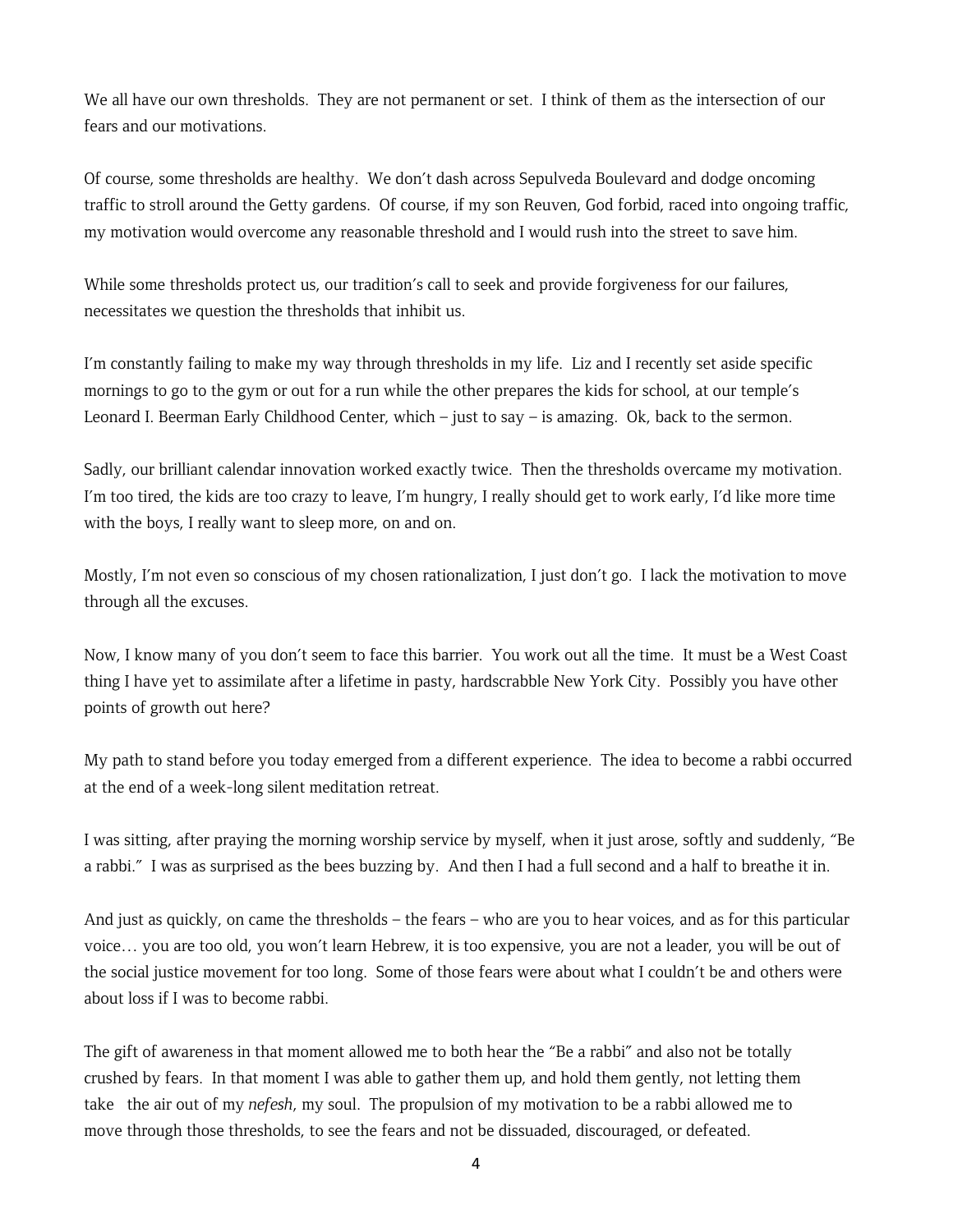Our own tradition teaches about this battle of ego and thresholds, literal and figurative.

Rabbi Yacov Yosef of Poloynne, a disciple of the Ba'al Shem Tov in the 18th century, writing in what is considered the first Hassidic book ever published, comments on the Talmudic (Shabbat 33b) tale of Rabbi Shimon bar Yochai and his son, who hid from Roman persecution in the 2nd century in a cave. They hid there for twelve years, sustained by water and a carob tree just outside their cave, and the nourishment of study.

As the story goes, when they learn that all is safe to leave, they pack up their stuff and head out. Rabbi Yakov Yosef continues, as translated by my teacher Rabbi Jonathan Slater, "When they emerged from the cave they saw people 'forsaking eternal life to engage in transient things,' (transient acts like plowing and planting their fields), and whatever they looked at was consumed in fire.

'They aroused destruction in the world, and a heavenly voice came forth and said: 'Do you wish to destroy My world? Return to your cave.' So they returned to their cave and twelve months later they emerged with compassion, and wherever they went they brought blessing to the world."

Rabbi Yakov Yosef interprets Rabbi Shimon bar Yohai and his son as having a narrow understanding of *avodah* – of the offering God is seeking. They think the highest *avodah* is "Torah study, prayer, fasting in tears and the like."

Hence, when they emerge from their cave and see folks plowing and planting seeds they are furious, judging it as frivolous. "Their intolerance increased anger in the world, until a divine voice told them to return to their cave. They then sensed that this was to teach them a better way, a way of compassion."

Rabbi Yakov Yosef reflects, "It appears ... that this is how to behave, with compassion toward all others.

Even when you see something ugly (or painful) or unbecoming in another person, you should turn your heart to thinking that the Holy One dwells there too, since there is no place devoid of God. It is therefore for your good that you have seen this, since you have some aspect of this same ugliness (and pain) in you as well, and this will move your heart to *teshuvah*."

This is such a beautiful and agitational teaching. Of course, we all know, it is easier to help others see their thresholds and fears, and urge them to move through them, than it is to see our own. And, we are much better at seeing others' ugliness when it is part of us as well, even when we don't want to admit it. A critical element of the teaching is that God is in that ugliness – hard as that is for us to believe when we are staring at it with revulsion. "The Holy One dwells there," – in that place of ugliness – "as no place is devoid of God."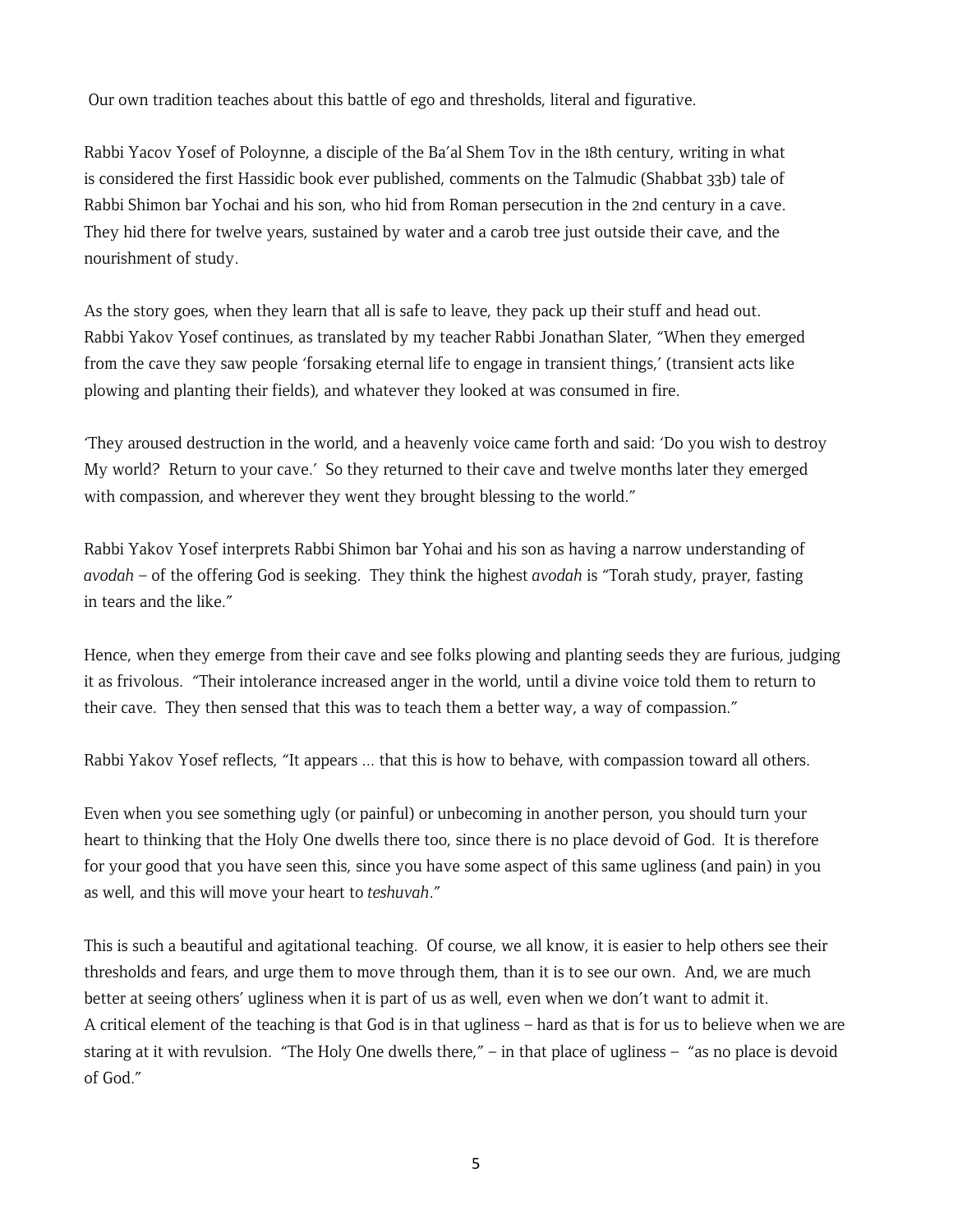This text urges us to look right into our pain, the dysfunctional relationships, the bad choices, and all the thoughtless, unthinking, insensitive, selfish, self-centered, unkind, uncharitable, impolite, discourteous, and disrespectful acts. In those places, we will find God. And so when we work through them, we move closer to God – and God moves closer to us.

This is actually work of joy, not drudgery. Work of liberation, not debilitation.

We make a big deal of doing *teshuvah*, because too often there is not a second chance. We don't control when people enter and leave our lives, to believe so is to tell yourself a fable, "I'll take care of that relationship next year." Our lives are fleeting.

As the psalmist writes, "Happy is the one whose transgression is forgiven, whose sin is covered over. Happy is the one whom Adonai does not hold guilty, and in whose spirit there is no deceit." (Psalm 32:1-2)

Rabbi Shimon Bar Yochai was sent back into the cave because he lacked compassion. When he emerged again, his compassion was a source of nourishment, for himself, others, and for God. God does not seek that we study in a cave for twelve years. God demands that we see our failures, as my friend Hilly Haber says, as moments of divine friction.

Divine friction is when we face an uncomfortable truth and move into it, and then through it, with the love of God, with compassion for ourselves and others.

If Wilt Chamberlain could have named his discomfort and moved through it, he would have confronted his greatest fear, and possibly God, and likely faced himself and others with greater compassion.

We come together today, on Rosh Hashanah to affirm that we are able to make these changes, to do *teshuvah*, to move through our individual thresholds of resistance and fear. We come together today to motivate one another.

We all have set the world ablaze with our judgment and fear. We move in and out of our caves, be it our homes or our cars, hiding from one another, from confronting our suffering. But when we bump into others, when our personalities rub up against one another, there is divine friction. And if we do not meet it with compassion – if we do not allow ourselves to release old pains, to reset ourselves, to ask for forgiveness and to accept the request from others, we remain in the cave, or worse…

We ignite the world with our anger and fury, and our fear cannot transcend the thresholds that limit our own *teshuvah* and effectiveness in the world.